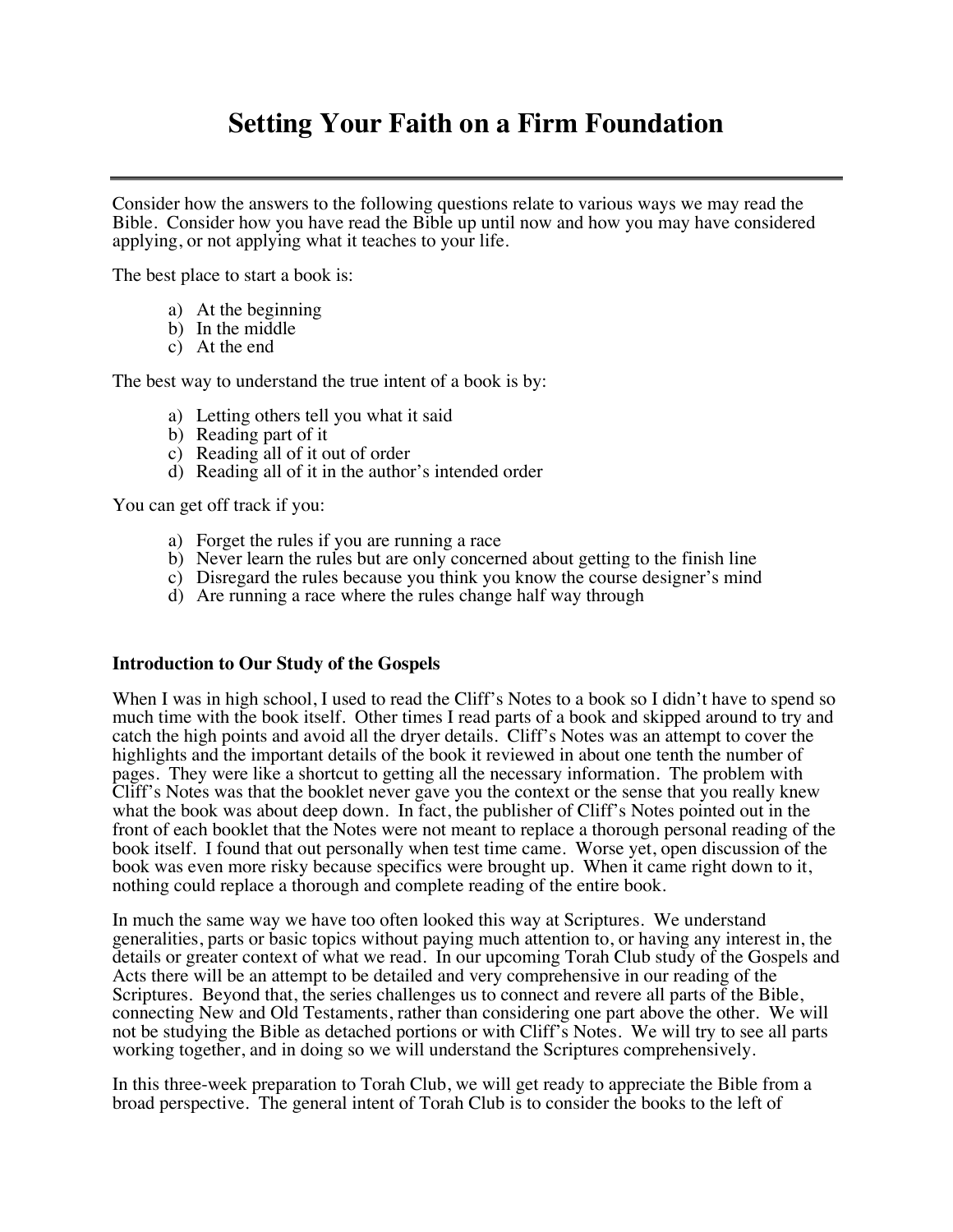Matthew as the foundation of both the Christian and Jewish faiths. Truths and directives in the Hebrew Scriptures (Old Testament) are the foundation against which all the claims and directives of the Apostolic Scriptures (New Testament) are based. We will consider the Bible as having been written from front to back, not from back to front. Things written in the New Testament will not trump things written in earlier portions of Scripture.

#### **The Gospels as You Have Never Read Them Before**

Torah Club's approach to the Gospels presumes that the foundation of Torah (the first 5 books of the Bible) is set forever and established as a rule of life and conduct. It considers the books of History (Joshua, Judges, Kings, etc.) in the next section of the Bible are stories of what happened to the people of God as the Torah was followed or not in different periods of time. The Prophets were those who, in the next section of Scripture, called people back to following the same truths of Torah from which they had fallen away. Finally, Torah Club teaches the Gospels as a fulfillment of the prophecies predicted in Scripture with the coming of Messiah as savior and teacher who died for us because of our disobedience to the Torah. He showed us how to live a life obedient to Torah and calls us to follow in His footsteps. With this perspective, the Bible from beginning to end will be seen as one book given to all people, standing in complete harmony from beginning to end.

Laying a firm foundation to our faith and life is our goal in the next year. Setting our understanding of the New Testament upon the foundation of the Old is the order of our approach. Building our understanding of the Scriptures on the bedrock of the God's word rather than upon our own culture is our hope. In this way, we may read the Gospels as we have never read them before.

#### **The Parts**

| Part One   | October 4, 2008  | Who is a Hebrew?                     |
|------------|------------------|--------------------------------------|
|            |                  | If We Repent, How Do We Behave?      |
| Part Two   | October 11, 2008 | What is the New Covenant in Jesus?   |
| Part Three | October 18, 2008 | A Wild Shoot or a Branch Grafted On? |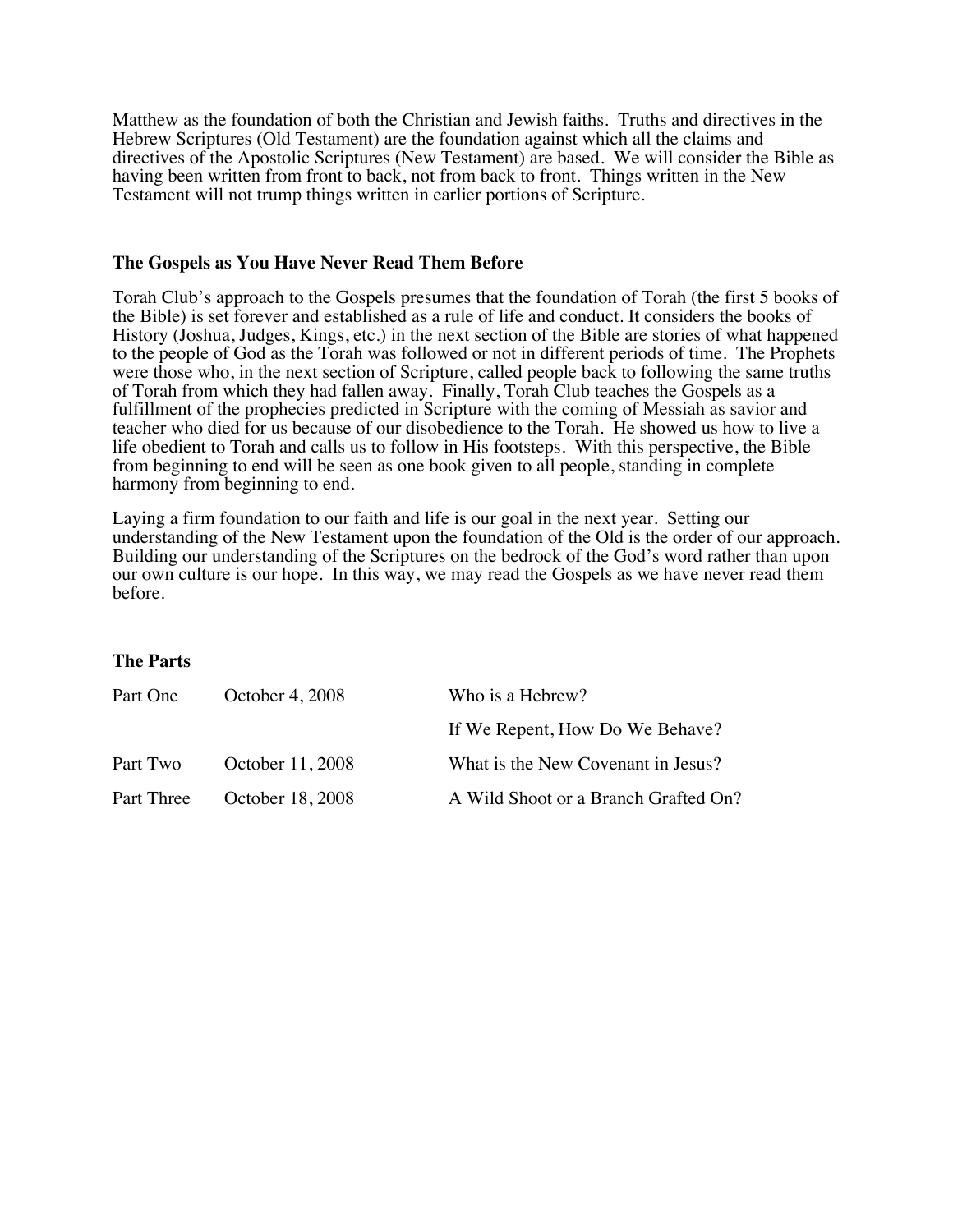### **Lesson One – What Does it Mean to Be Saved**

Main Points to learn:

- 
- 1) Followers of Christ are "Hebrews". So, what is a Hebrew?<br>2) Hebrews have always been called to repent in a particular direction.
- 3) The direction of repentance has always been to the Lord for forgiveness and to Torah as a guide for life.

#### Scripture Background

- 1) Hebrews by faith: Gen 15:6, Gen. 12:1-3, Gal 3:29, Hebrews 11
- 2) Repentance required: Isa. 30:15, Jer. 5:3, Eze. 18:30, Matthew 3:1-2 and 4:17
- 3) Added to the Kingdom: Eph 3:6, Gal 3:6-9, Num. 15:16 and 23:19
- 4) Called to Obey and Prosper: Deut 30:11-20, John 17:17 and 17:23

## **Step 1 - What's a "Hebrew"?**

### **You're Going the Wrong Way!**

First let's consider what God asks of those who seek to have relationship with Him. Think back to Abraham, Moses, Joshua, and Jesus. What was the root or beginning of their message to those who wanted to come near to God?

- Abraham Crossed over the Euphrates
- Moses Cross the Red Sea and lead people into a wilderness
- Joshua Led the crossing of the Jordan into the Promised Land
- Jesus Provides a way for us to cross over from death to life

The common root here is to deliver a way for people to cross over to something new and better. To cross over from old ways to new ways is the desire of each of these leaders we revere. By definition, each one of them practiced this in there life and was committed to leading others to do the same.

The word "Hebrew" comes from the root word "eber" which means to "cross over". Abraham was the first "Hebrew" because he was first to cross over and follow by faith the voice of God to what God had prepared for him. He crossed over the Euphrates on his way to God's Promised Land. Moses, as a Hebrew, along with Joshua who lead Israel after Moses' death, lead Israel as redeemer to Cross over the Jordan River into the Promised Land. According to Paul, we too are Hebrews by faith, just as Abraham was, by choosing to follow Jesus Christ and crossing over from death to life. In following Christ, you are a fellow Hebrew (Eph. 3:6, Gal. 3:6-9), called to go a different and specific direction and do things a specific way.

Hebrews 11 is an excellent practical guide for what type of "faith" we are called to take hold of as believers in Christ. Consider for yourself the type of faith Paul describes and consider how that compares to his description:

- 1) Verse 31 Where do you put your trust? Rehab put her trust in God to save her rather than trusting in her own people or herself.
- 2) Verse  $\overline{9}$ , 10 and  $25 Do$  you seek joy mostly in the here and now, or do you, though faith, have joy in what is to come as Abraham and Moses did?
- 3) Verse 15 and 16 Does your faith require you to turn away from any distraction from the ways of God and be most interested in His ways?
- 4) Verse 17 (and Luke 17:30-33) To what extent will you obey the Lord and not turn back?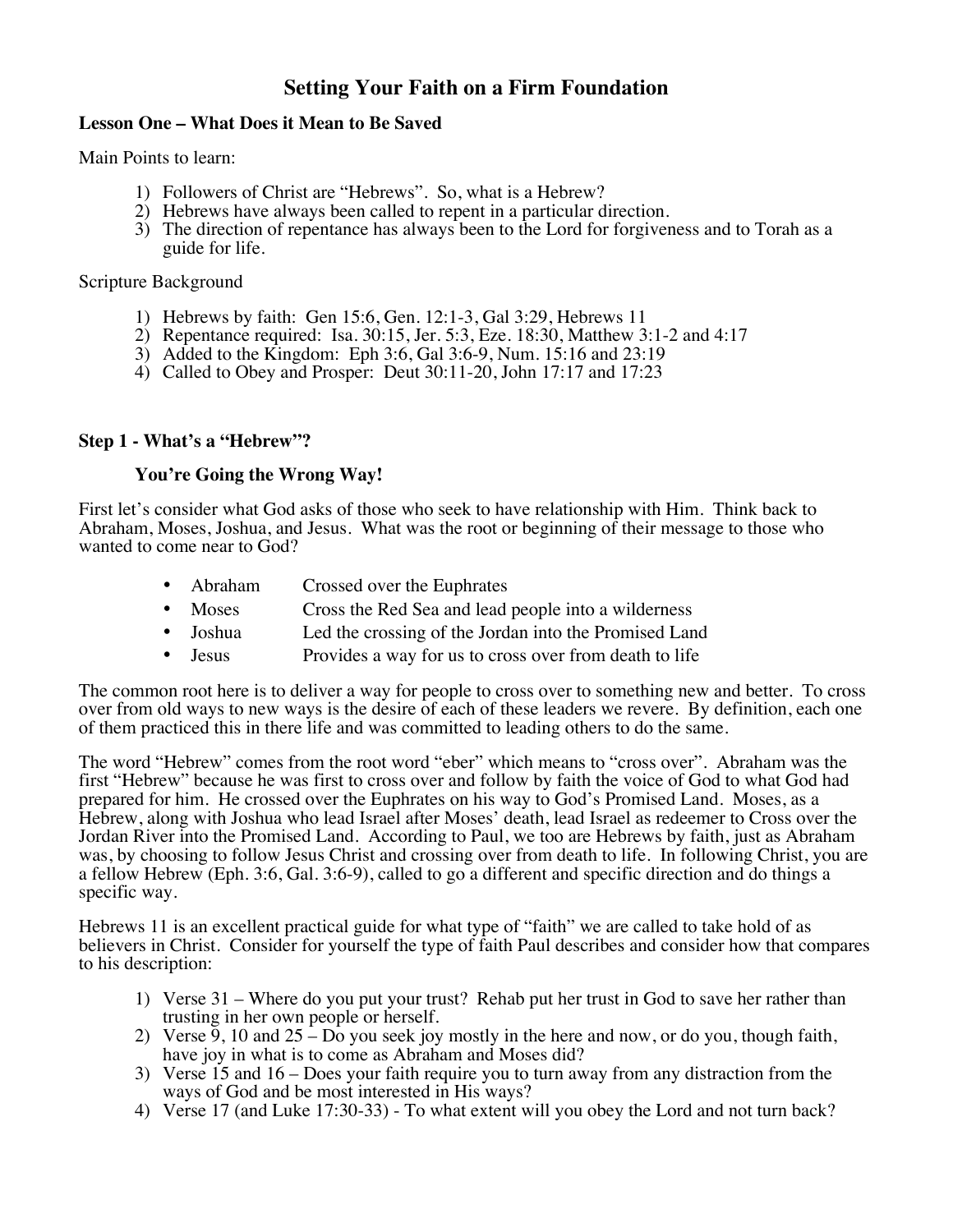#### **Step 2 – A Call to Directional Repentance**

### **Turn from Your Way, Go My Way and Don't Look Back!**

In Deuteronomy 30, God calls His people to go a certain direction. That call is equated to choosing life rather than death. A willingness to follow will bring "blessing" and rebellion will bring a "curse". He asks His people to "choose life", that is, "blessing" through following His ways rather than the "curse" of following any other way.

Abraham, the father of our faith, and Jesus, the object of our faith, both taught that, to follow the Lord and expect His blessing, repentance and new or renewed obedience to a specific way were required (Gen. 12: 1-4, 15:6, Matthew 3:1-2 and 4:17). The prophets were constantly calling people to the same solution to their wanderings away from the Lord and would warn them of additional tragedies in life and eventual eternal judgment if they did not turn away from their ways and back to those of the Lord (Isa. 30:15, Jer. 5:3, Eze. 18:30).

Unfortunately, God's initial call was not heard and followed by any of us. Therefore, rather than the guiding Law being a blessing for us by our following of it, it instead became a curse because it became a judgment upon us. To walk from this point in renewed blessing, we need to first seek forgiveness through Christ (Gal 3:10-14), who paid for our disobedience and then respond by following God's ways. By doing so, we have "spiritually crossed over" from running our own life and following the world's ways, to loving and following the God of Abraham, Isaac and Jacob. In crossing over, we choose life (obedience to His ways) in the same way that the fathers of our faith did.

#### **Step 3 – The Family of God: One, Not Two**

#### **Consider Yourself, Part of the Family!**

You may have thought of yourself as a Christian before and, as such, not related to Abraham, Isaac or Jacob. The Bible corrects this misperception by defining people who are not Jewish as "fellow heirs", "grafted in", and "brought near" to the family of Abraham Isaac and Jacob. Knowing that we are considered sons and daughters of God through Christ, consisting of one family, is a wonderful comfort that Christians can personally enjoy. The part of the adoption we often argue against in Christian denominations is not whether or not we are one family per se. We tend to differ as to whether different rules apply to different family members.

It is important to point out that God doesn't repent or change the rules as He expands His family (Num. 23:19). He just doesn't change! His directives were not created when Christ came; Christ came because the directives were not followed, nor understood correctly. The expectations for the house of God have always been the same and will continue to be the same for as long as this universe exists (Matthew 5:17- 19).

A second point to make is that God is not into divorce. Once He commits to build a house, or choosing a people and sets a certain standards of conduct, He does not change His mind or these ways He has set in order to try something new because the fist model didn't work out the way He thought it might. We are thankful that He does not whimsically because it means that our Bibles can be trusted permanently as a way of defining for us both the way of salvation in Jesus Christ and also as a guide to life. He has not left us guessing as to whether His Word is for us or for someone else of a different culture. The Bible is one book for all people. Consider yourself part of the family, one family, following one Lord with one set of guiding principles (Numbers 15:16, Isaiah 56: 1-8, Romans 11, Ephesians 3:6).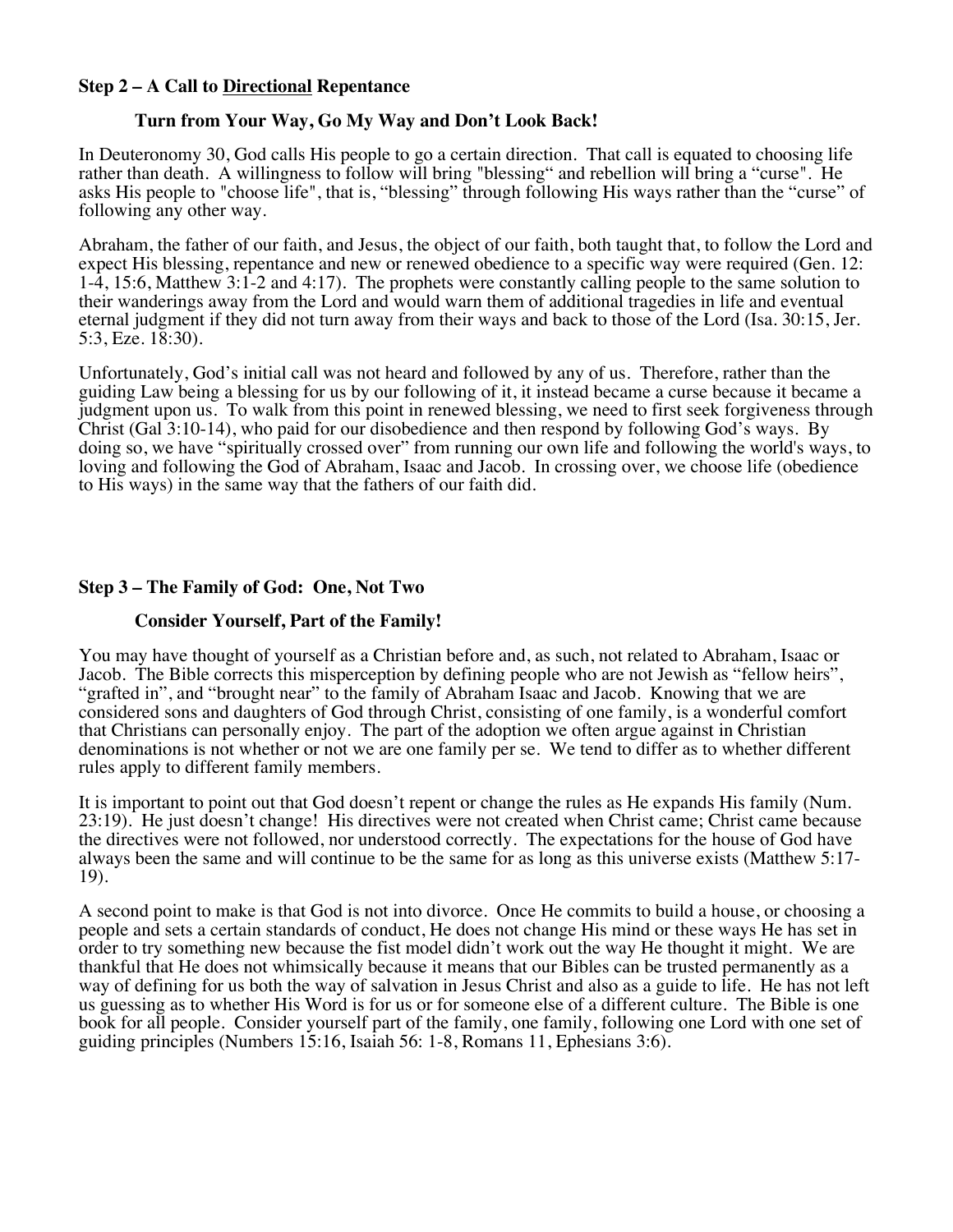#### **Step 4 – How Now Shall We Live**

#### **Follow the House Rules!**

There are two ways to consider house rules. Rules can be used as tests to limit entry into a family, or they may be ways of helping members of a family act in unity and effectively fulfill the purpose of that family in this world. The Scriptures assume people cannot behave perfectly to earn their status as family members in the house of God. Therefore, the rules are meant to unify and prosper the family of God.

Disunity kills and weakens a family. So does randomness and lawlessness. Christ taught this as He prayed for us in John 17 (verses 17 and 23). To Him, just as destructive as disunity (verse 23) was a lack of direction or rules (verse 17). So, what does this means for the family of God we all claim to be a part of in Christ? We must have a standard to follow (the Law or Torah), and we need to be unified in representing it to each other and to the world (unity in love).

To drive this point home, consider your own family and imagine what it would be like to remove all unity and agreement. Pretty disastrous. Now consider an agreeable family that has no rules or standard of conduct. Equally bad as an example to others. The family of God in Christ remains a unified group under the unchanging standard of God's Torah. This will be the basis for our upcoming Torah Club Studies of the Gospels, and next week we hope to further understand how this concept relates to what is called the "New Covenant".

In summary, as Hebrew Christians we may list the following aspect to our faith. Please reflect on these this coming week with regard to your own life:

- 1) We have turned from our own thought and those of the world
- 2) We have come to Him for forgiveness and a new heart and understanding to have our eyes and ears opened to learn.
- 3) We have therefore been adopted by Him a sons and daughters.
- 4) There is one house of God and one family with one set of house rules. He did not knock down one house and begin a new foundation after seeing the one was not built on a salvageable foundation.
- 5) We have turned towards His ways and commandments and attempt to follow them with His Spirit's help and guidance.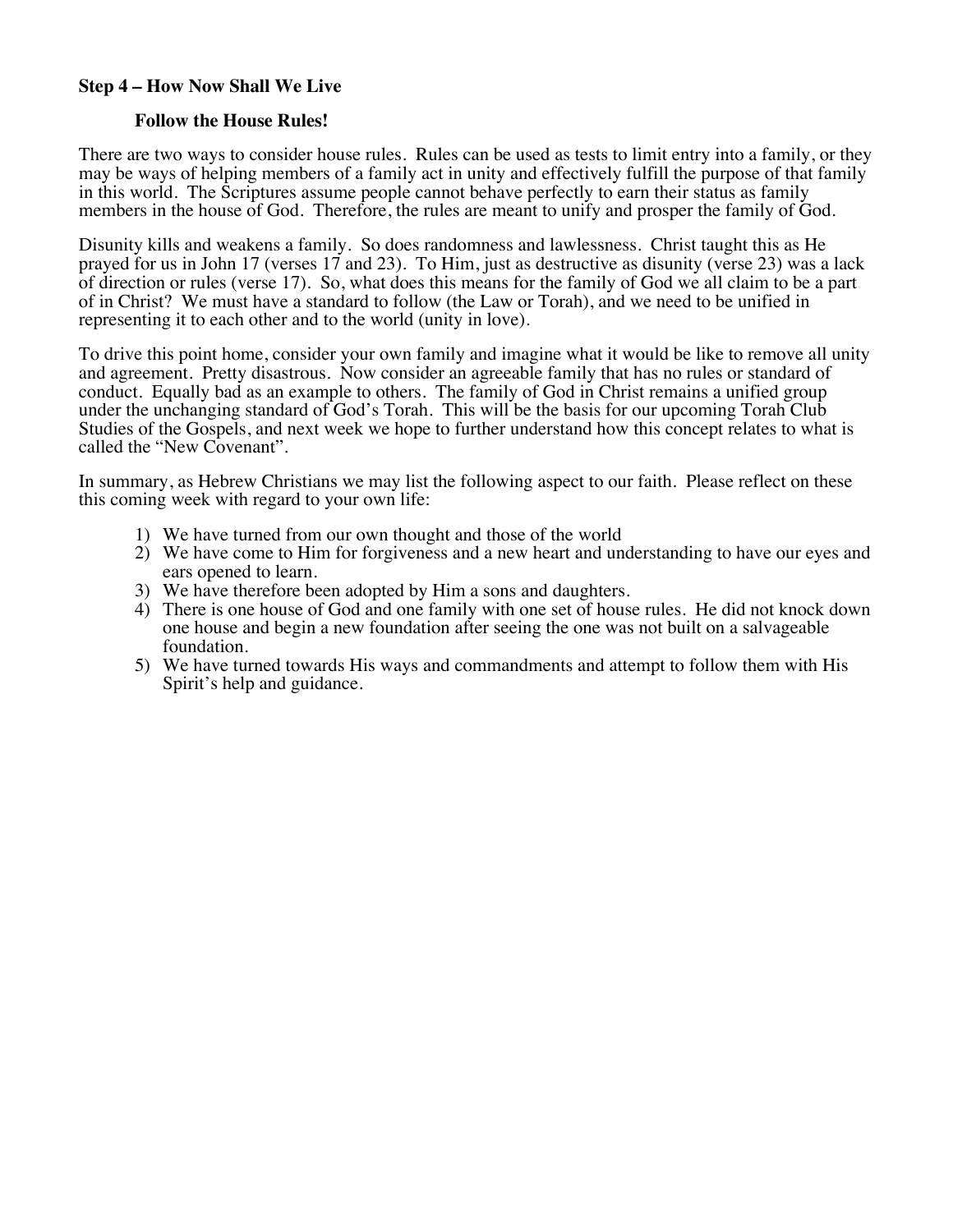#### **Lesson Two – What is the New Covenant?**

Main Points to learn:

- 1) Why do Christian families experience worldly defeat?
- 2) What is the New Covenant and what's so New about it?
- 3) What is the gift Messiah brought and how is it properly applied to your life?
- 4) Words have power. They may clarify or misguide.
- 5) All Scripture is God-breathed. Ignoring any of it produces mistakes.
- 6) You were meant to prosper, but you must learn and follow in order to do so.

Scripture Background

- 1) Isaiah 42:5-9, 55:1-7
- 2) Jeremiah 31:31-34
- 3) Ezekiel 36:25-27
- 4) Luke 22:20
- 5) John 15:1-11
- 6) 1John 5: 1-4

### **Point 1 – Misusing the Gift of Salvation**

#### **We Struggle and Get Lost. We Need both a Compass and a Map.**

How to find the way around trouble:

- 1) A man is in a featureless desert at night. The moon is not out. Someone hands him an illuminated compass and tells him to go home. Can he do it?
- 2) He is in the same desert. Someone takes his compass and hands him written directions. Can he make it home?
- 3) Someone hand him both a compass and a map. Describe how he would make it home.

The meaning of the parable:

Messiah is the illuminated compass. He gives us direction in the dark of this world. Without His gift of direction, understanding and context, we cannot apply the teachings of other Scripture successfully. The written directions represent the Law (Torah). The compass was given to illuminate the directions and allow us to effectively understand and follow what it says. The same teaching may be applied to the Apostles writings (NT) and the Law and the Prophets (OT). The writings of Moses are the directions and the Apostles writings are the illuminated compass.

Scripture does not call us to rely on one section over another nor to assume our salvation (the gift of an illuminated compass) is the end of our needs for this life. We are shown that the gift of Moses' Law was turned away from, applied wrongly and was used to achieve what it could not: our salvation. Messiah was sent, suffered and died because of these things. However, Messiah did not come to cancel the map and hand us new Scriptures while shucking the old. His gift has us to properly apply the Scriptures as we always should have.

The Christian church has, more than ever, turned away from the foundation of its faith. By being given an illuminated compass, we have been led to believe that we need no specific instructions to lead our lives. The evidence in the church is that this lawlessness has produced bad fruit. We must use the gift of salvation to its original intent: to rightly apply the whole Word of God to our lives. Torah Club will help us in this way.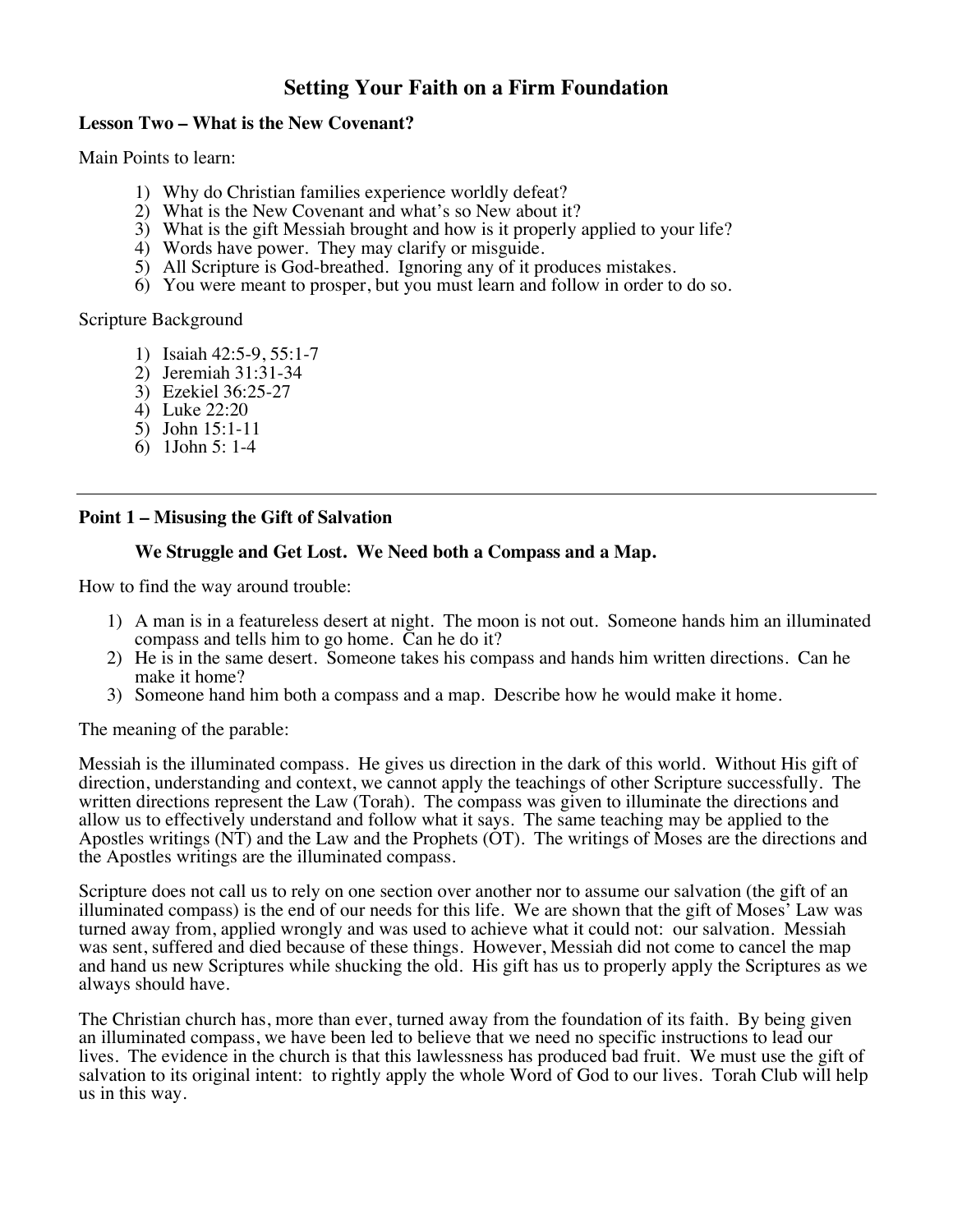### **Point #2 – Entering Into and Understanding the New Covenant**

#### **A New Heart Can Do You Wonders!**

A covenant is an agreement between two parties. There are stipulations and conditions to every covenant and there are inherent blessings and curses within every covenant.

Begin, then, with this question: Is it easier to follow instructions successfully if you are told you must or if you personally desire to follow them because they are your heart's desire?

We are offered three gifts in life. Misunderstanding or misapplying any of these gifts has consequences.

- 1) Salvation through Christ
- 2) The Torah/Bible/Written Word of God
- 3) Guidance through the Holy Spirit

#### *Salvation Through Christ – Your Entry Point to the New Covenant*

As much as the New Covenant is an agreement, the writer of the Covenant determines what its terms are and how it must be signed. God chose to offer a New covenant through the work of His Son, Jesus Christ. Through Jesus Christ, and the terms of the New Covenant, you may share in its benefits.

To begin with, salvation is the gift of God through which your hardened heart is replaced with a heart that desires God's ways. Previous sins are paid for, wrongs that separate you from God are erased and covered because of the punishment Jesus received on your behalf, and a new life is given to you (John 3). Just as much as salvation begets forgiveness, there is an expectation of a new desire to learn and apply God's ways to your life. His Law and a desire to follow it are placed in the heart of every believer who is truly saved (Jer. 31:31). A hunger for reading the Bible is seen, and a desire to commit to serving the people of God and seeing others saved through evangelism is evident. These are signs that a person is living in the New Covenant and that they have been "reborn from above".

So, salvation is the beginning of life in what is called the New Covenant. It is important to understand that this is the first step and is essential before life can truly improve. Consider the following: You dig a hole before you plant a tree. You bake the cake before you can ice it. You turn the car on before you can expect to drive it. In the Christian faith, you must first be "reborn" before you can expect to understand the Scriptures or to properly apply their teaching, because through salvation your eyes are opened and you are reborn from within. Apart from Christ you can do nothing (John 15:1-11). Any other step put before that of repentance and salvation, puts the cart before the horse. So, step one of the New Covenant is to come to Christ, the One through whom God makes available this New Covenant.

#### *Life in the New Covenant – Sin is Lawlessness*

Many churches claim to be "New Testament" churches. What does that really mean? Since the word "testament" is originally a Latin term that was the same as "covenant", what is really being said is that they are churches that live under the "New Covenant". To understand how to live a "New Testament" way, therefore, we must know what the Bible says the New Covenant is.

In Jeremiah 31: 31-34, Ezekiel 36:25-27, the New Covenant is predicted and defined. In Luke 22:20, Christ claims to initiate the New Covenant through His death and resurrection, allowing those who would find salvation through Him to enter into the covenant through Him.

So what happens in this New Covenant? What does it mean to be a New Testament Church? Are there Old Testament churches? Is there a need to know the Old Covenant as a New Testament Church? Do the New and Old Covenants relate at all to one another?

The Scriptures define the New Covenant in this way:

1) A new, softened teachable heart is given.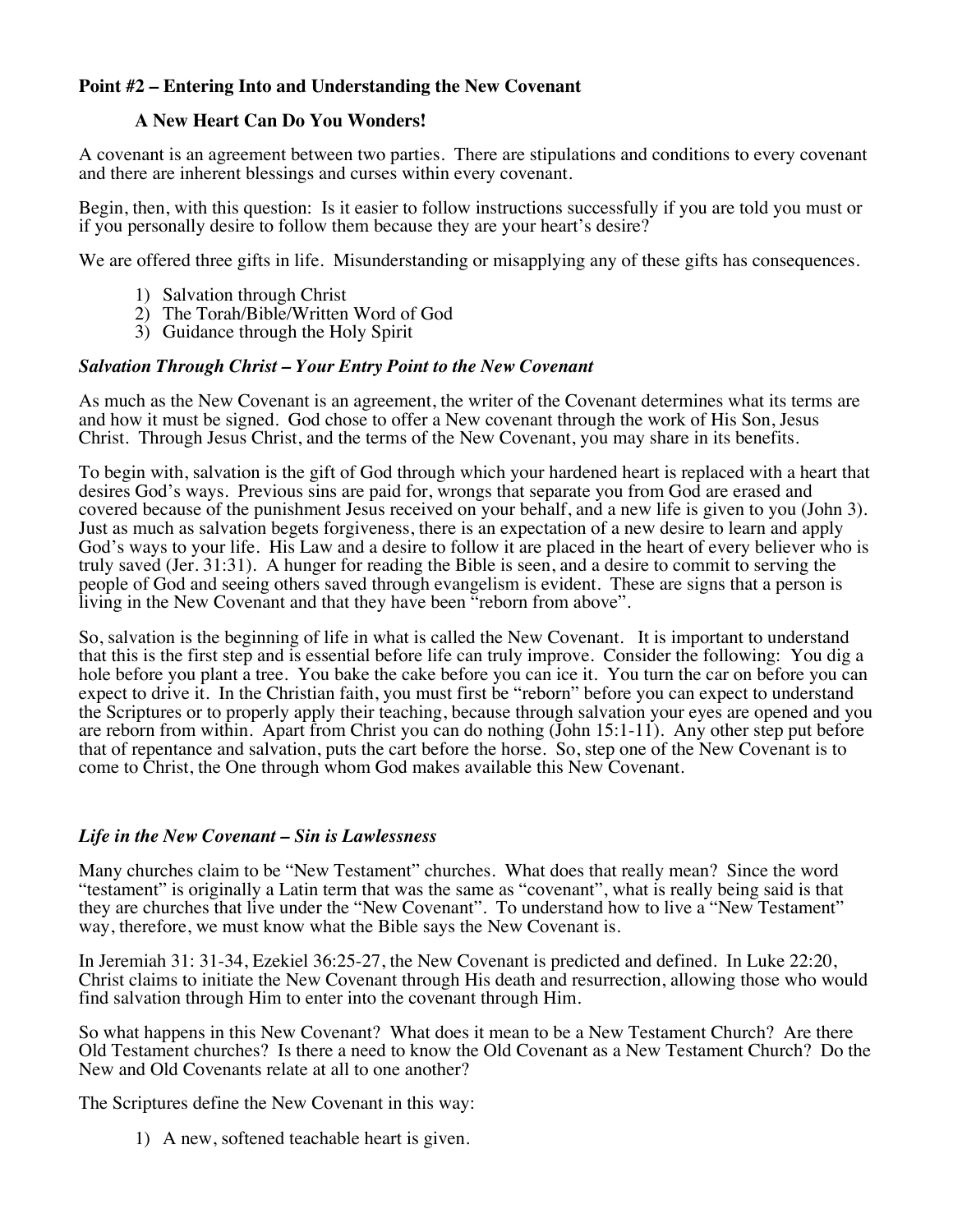- 2) God's Torah (the ways of the first 5 books of the Bible) is put in a person's heart as their
- 3) A person will know God and will not have to be ignorant or resistant to His ways.

We as believers in this time are the " first fruits" of this New Covenant. This means that to be a New Testament Church, we are to live as the New Covenant directs: in obedience to the ways of God, because it is our hearts desire (1John 5:3). Later, at Christ's return, He will be looked upon by Israel as Messiah and they will enter the New Covenant as well. This will be the final fulfillment of this portion of Scripture. Because the feasts we are celebrating are pictures of what is to come in the future concerning Christ, as we celebrate the feasts, we are reminded of this future fulfillment.

Summary of the First Two lessons:

- 1) Faith is historically the action of crossing over from an old place to a new place. It includes turning from old ways and going specifically in a new direction that God gives. This is what the word "Hebrew" means. Because of this, we are spiritual Hebrews in the tradition of Abraham.
- 2) Repentance is a call to give up a previous direction and go in a specific new direction rather than just in any new direction.
- 3) God did not cancel the Scriptures and begin a new Bible when Jesus came. He caused us, through our faith in Messiah, to have a new heart and begin to love the ways that he had previously directed us to live. Our sins were paid for. We understand the old covenant as meaning that God's guidelines were written on tablets of stone outside our hearts, whereas the new covenant comes as we trust in Christ and allow God to write his commandments on our hearts. This means that in the new covenant, we do not have to be commanded to follow his ways, but we desire to follow his ways.
- 4) We can misunderstand the meaning of a gift like salvation as being an end unto itself. Instead, salvation is a gift that allows us to live as we always should have lived prior to salvation. Through salvation, we live in joyful obedience to God's commands. Too often, salvation has come to mean that a person simply has a substitute to cover-up disobedience, which continues throughout life without remorse. It has become a directionless trump card. The Bible does not define any such agreement between God and man.
- 5) The Holy Spirit indwells believers in Christ, causing them to hunger for an understanding of God's direction. By the Holy Spirit living in us, we may understand and apply God's commandments properly to our life. We do not look to or use the Law "unlawfully" as a means to reach heaven but as a guide to live life the best we can.
- 6) The foundation of the Bible is the Torah (Law). And subsequent books show the consequences of disobedience to Torah. The Prophets call people back to obedience to Torah. Messiah came and initiated the new covenant where Torah would be put on the hearts of every believer, causing them to desire to follow God's commandments as written throughout the Scriptures.
- 7) We as the church are the first fruits of the new covenant. In the future, Christ's return will cause Israel to put faith in him, causing them to accept Him as Savior and to follow the Torah rightly. This will fulfill the final phase of the new covenant. The fall feasts that we currently are celebrating our pictures of what happened when Christ came the first time, and what will happen when Christ comes the second time.

#### Next week:

Is the church part of Israel as one people of God, or is it a separate entity or a replacement of Israel from the Bible's perspective?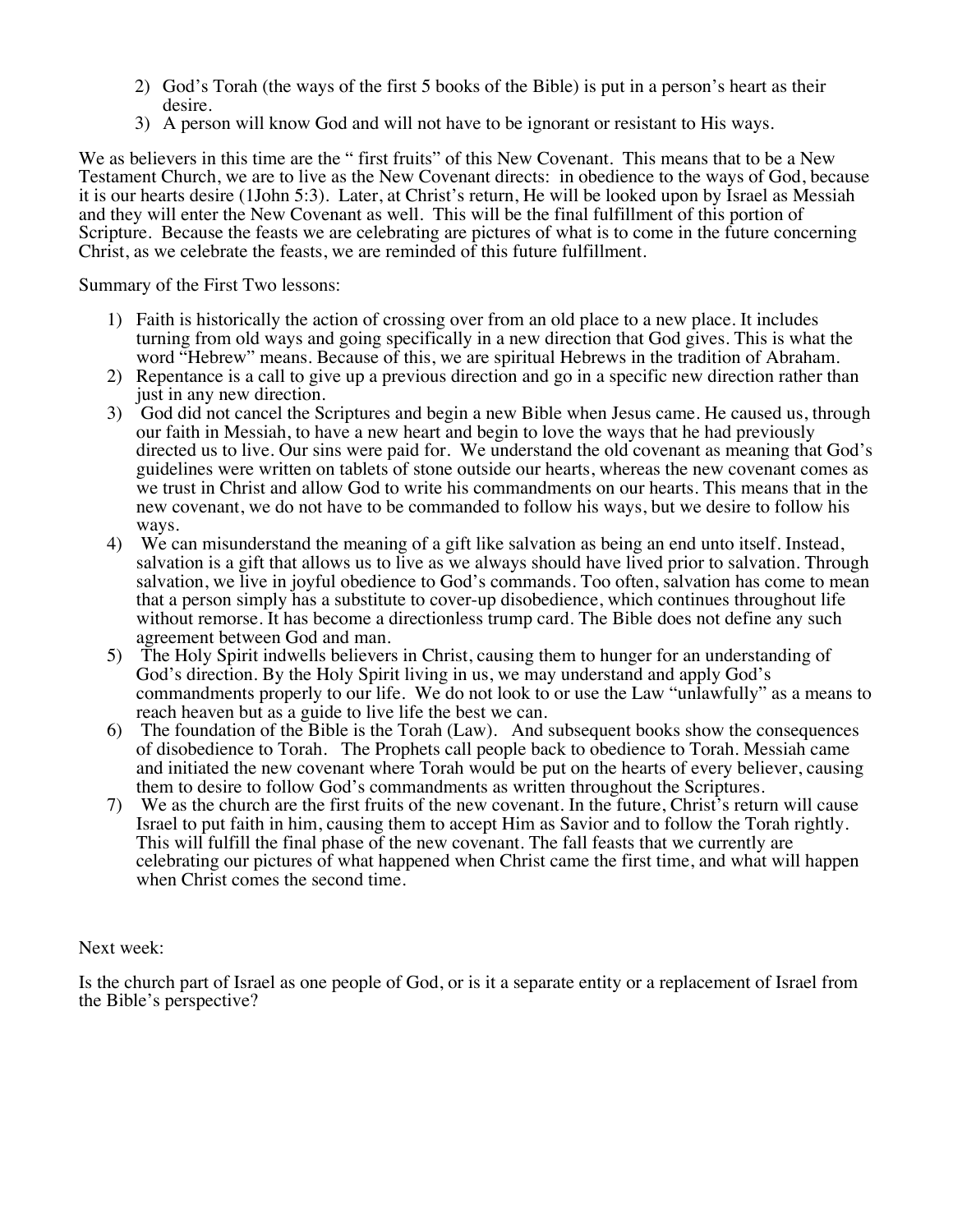#### **Lesson Three – Are You Part of Israel?**

Main Points to learn:

- 1. Jews and gentiles are one in the body of Christ.
- 2. There is one Law for the Jew and gentile.
- 3. Salvation does not automatically come by being part of any church group or family.
- 4. "Israel" is a people of many backgrounds who look to God for salvation and seek to live by His Law.
- 5. Or mission as Christians is to preach Christ for salvation and the whole Bible, including the Torah, as the rule for life.

Scripture Background

- 1. All are called to the faith of Abraham: Genesis 12, Galatians 3:29, Hebrews 11
- 2. Israel is the Body of Messiah: Exodus 12:51, 19:8, Isaiah 14:1, Ephesians 2:11-17, 4:3-6.
- 3. There is one Body in Christ and One Law in Christ: Jeremiah 31:31-34, Ezekiel 36:25-27, Numbers 15:14-31, Matthew 5:17-19, Hebrews 10:28-30, Romans 3:21-26.

#### **Point 1 – What's a Jew to Do??**

#### **Am I a Christian, Or Am I a Jew?**

Recently, there has developed a movement within the Lord's church. It is not new, as it is actually a redevelopment of a part of the body of Christ that was there in the beginning. The re-addition of a Jewish component is afoot. At first this seems imposing and concerning. Culturally, the Christian church has become quite different to its original form. The faith has been in exile from the land and the roots from which it originally developed for about 1900 years. The combination of the recent addition of Jews as believers in Jesus Christ as their messiah, and the return of the Jews to the Land of Israel have challenged the culture the church has been used for some time. This return to our roots is as much a fulfillment of prophecy as was the coming of Messiah Himself (Isaiah 14:1).

A dilemma in the teachings of traditional Christian faith arose with the beginning of the "Messianic" movement. This movement, which was the beginning of Jews coming to a belief in Jesus Christ as their Savior and King, only began about 30 short years ago. At the time it began, there were only about 2000 Jews worldwide who could be said to trust in Jesus as their messiah. With this small number, the only way new Jewish believers could practice their faith in Christ was to be assimilated into the traditional Christian church. So, as the time has come when Jews are being added to the body of Christ, the question arises to a Jewish believer: Do I forsake being a Jew and become a Christian, or can I continue being a Jew and still be a Christian? Likewise, the Jewish believer may ask: Do I have anything to contribute to the body of Christ, or has the body of Christ become so utterly anti-Jewish that I am simply here to forsake all the things I have been taught in following the "Old" ways (Sabbath, Feasts, Food, and reverence for the Hebrew Scriptures) and adopt a traditional Christian faith (Christmas, Easter, any food, Sunday worship, reverence for the New Testament over the Old)?

Consider also that the reverse of this situation existed in the book of Galatians at the start of the Christian church. When Christianity was very young, the early believers were almost exclusively coming out of Pharisaic traditional Judaism. There were practices and rules for "believers" in God in Judaism that were challenged by Paul in the book of Galatians. The challenge in adding people outside Judaism (Gentiles, like you and me) to the body of Christ back then was exactly the same as the dilemma we now face today in adding those coming out of Judaism to the modern body of Christ. Opposite direction (adding Jew to Gentile rather than Gentile to Jew), but the same basic problem. Both problems were present because of church traditions that were in place and were inflexible and often contrary to the teachings of Scripture itself. Back then the question was "Do gentiles need to adopt the traditions of Judaism to be real believers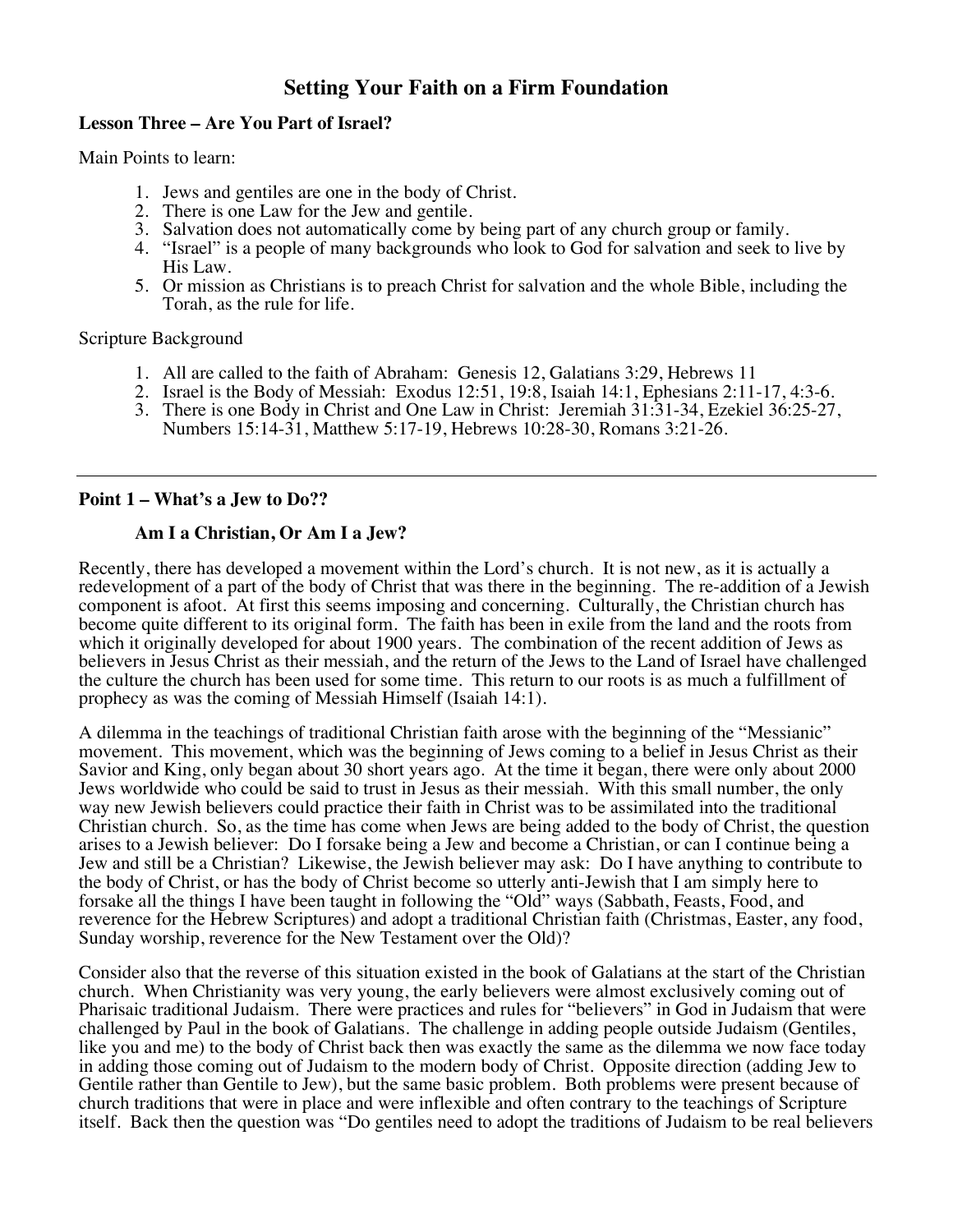in Christ?" Now the question is, "Do Jews need to adopt Christian traditions to be "real" believers in Christ?"

So, today we have a dilemma, and here it is: Since the Christian church has taught recently that the commandments of Moses do not apply to Christians, is a Jew who comes to faith in Christ supposed to forsake the commandments and teachings in the Hebrew Scriptures that are directed toward him? For example, should a Christian Jew worship on Sunday instead of the Sabbath, or should he celebrate Christmas and Easter and not expect to celebrate the Biblically commanded Feasts because Christ is said are we to then say that Jewish believers ought to have their own churches so that Gentiles do their thing and Jewish believers do their different thing? What is the relationship of Jew and Gentile in the Body of Christ? Do we all have the same status, the same responsibilities, the same obligations, privileges and guidelines to live a holy life? Or are we completely different and separate in God's mind?

Because the church has, over the years, created so many practices and interpretations that depart from the Hebrew Scriptures, a division now is present between those who would want to follow the commandments and those who demand that it is wrong or strange to follow the commandments of God. It forces one to make a decision: "Am I a Christian or am I a Jew?" As we explore further, remember that a Jew wrote every book in the Bible, and that our Lord Jesus was a Jew who kept the commandments Himself.

#### **Point 2 – Who Is "Israel"?**

#### **What do Jews say? What do Christians say? OK...What does the** *Bible* **say?**

Jews say Israel consists of the genetic descendants of Jacob (a.k.a. "Israel"). Christians say that Israel is either the genetic descendants of Jacob, or that the church has become the "new Israel" and that God has abandoned the genetic descendants of Jacob forever in favor of the Christian church. The Mormon faith claims that their church is the new Israel and that all others are impostors. The Catholic faith claims to be the only real McCoy. Who is telling the truth here? Is there one group who is more credible than the others? Has God changed His mind (Romans 11:1)? How can we know? Thank goodness we have the Scriptures!

Ok, so enough of what everybody claims, let's go back the Scriptures and pray that our hearts will be open to believing what They say. When the Scriptures are searched, it is important that we begin with as blank a slate of beliefs as possible. That is hard to do, but if we come to the Scriptures with a "theology" or a "cultural belief" that we are unwilling to reexamine, we will actually not learn what we could. So, if we are Baptist, we will tend to work the Scriptures to say what we wish to believe as Baptists. If Lutheran, Catholic, Mormon, Jewish, then we will work toward that perspective, because our culture and traditions are used to guide our thinking. Let's hope that, in our study of the Bible, we are progressively able to read the Scriptures in a way where They may influence our beliefs. Can we muffle the noise of tradition long enough to hear the small voice of God?

So, what does the Bible say the term "Israel" means? Who is Israel? Discovering the truth to this question will influence how we see the Scriptures speaking to us, because many of the issues that seem to "call" Jewish people to live out their faith one way and for traditional Christianity to teach a life of faith a different way come from who God directs His comments towards in Scripture. Much of what He has commanded is directed toward "Israel", and therefore the debate exists.

The Bible begins its call to "all peoples" with the covenant (agreement) that is made between God and anyone who would put faith in Him for salvation and guidance. This agreement is called the "Abrahamic Covenant" (Genesis 12), and we have learned that Christians are offered that same agreement: If you believe in God's salvation and put your trust and faith in Him alone, you will be saved and He will lead you. We talked about this in Lesson 1 as we considered ourselves to be "spiritual Hebrews" as Paul taught in Galatians 3:29 and Hebrews 11.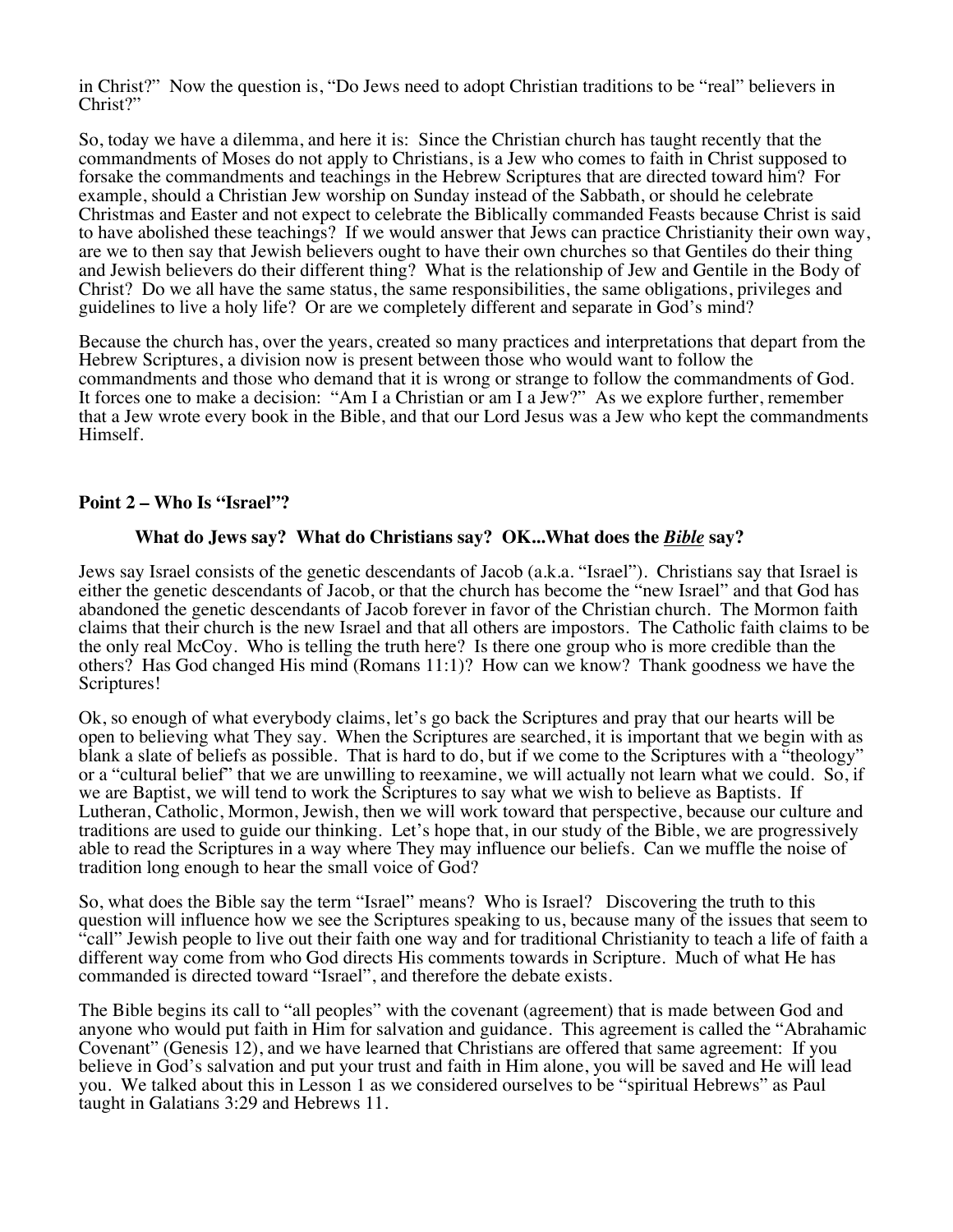So, Abraham sets off, and we are with him. Time goes by, and the grandparents of people who would become many nations, not just Israel, are following the God of Abraham as "one people". Later, a descendent of Abraham, named Jacob (later renamed "Israel"), raises a family that is chosen by God to be delivered from slavery in Egypt. Of all the families of the original multitude of people that were offspring of Abraham, this family put their faith in God. They were not "genetically superior" or naturally religious, but God ADOPTED them as he adopted us, for a purpose. Of what people did that original nation of Israel consist? Was it just the natural sons and daughters of Jacob? In other words, were you just "born" an Israelite and otherwise had no chance of being in "God's group".

Exodus 12:51 defines the people of Israel: "a mixed multitude went up" from Egypt (Exodus 12:38). As the final plague was placed on the Egyptians, many Egyptians themselves attached their hopes to the God of Abraham, Isaac and Jacob and set out with the sons and daughters of Jacob as one people. So, Israel was defined as ""people who set their hearts and hopes on following God for salvation and guidance". It was more than just Jacob's natural children and grandchildren who stood at the base of Mt. Sinai and said "yes" to following the commandments of the Lord (the "Torah") along with Moses: native born and foreigner alike were called to enter into this "covenant of Moses" (Exodus 19:8).

So, as Israel is not just "people of Jewish descent", but is a multitude of people who put their faith in God for salvation and guidance, what does that mean for the practice of our faith as Christians: people who have been "brought near" (Ephesians 2:11-13) into "one body" (Ephesians 2:15-17, 4:3-6), and who have been added to the "commonwealth of Israel" through our faith in Jesus Christ, the Jewish Messiah?

#### **Point #3 – "You Do it Your Way and We'll Do it Our Way"**

#### **Two Peoples, Two Torahs, Two Tables, Two Purposes, Two Sets of Holidays, Two Different Days of Worship….Two Gods?....or ONE?**

So, we have learned from the Scriptures that God has called people to salvation through faith in Him by the covenant He made with Abraham. This call was not just offered to one family (Jacob/Israel), but to any who would place their trust in God and look to Him for salvation. Further, this offer was made with a people of mixed heritage as Moses led them out of Egypt. This group received a further agreement (The Ten Commandments and the Law of Moses, together called the "Torah") at Mount Sinai. The Law they received at Sinai would protect them in this world and would set them apart for a ministry God had for them to witness to the nations around them. Beyond the Torah, no other "law" has been given to those who wish to live God's way. Man has added to, subtracted from and changed this Law in the churches and synagogues over time. But God has not added to or changed His mind on how His people should behave as they follow Him. We learned this previously in Lesson 2, which you may wish to review at this time. Recall that the "New Covenant" we have in Christ is not a new set of guidelines or a cancelling of the guidelines of the Torah. It is, instead, a promise by God to "write the Torah on our hearts", that we would not have to be force to follow His commandments, but that we would desire to follow them (Jeremiah 31:31-34, Ezekiel 36:25-27).

In the Scriptures, therefore, we gentiles are given the status of "sojourners" (fellow travelers) with the "native" descendants of Jacob as we both walk with God. We are not left outside the group, nor are we commanded anywhere to start a new group with new rules of conduct (Numbers 15:14-29, Matthew 5:17- 19), nor to march to the beat of a different drummer. Likewise, Jews are not protected simply by virtue of being Jewish by birth. They do not belong to an exclusive insiders club. The Scriptures simply call and speak to those who would put their trust in God and turn from trusting in their own holiness for personal or corporate salvation. Those who do so, or who are intentionally disobedient to the commandments of God are warned of being "cut off" from the people of God despite the family, church or synagogue of which they are a part, whether Jew or Christian (Numbers 15:29-31, Hebrews 10:28-30, Matthew 5:13, Romans 3:21-26, Romans 6:1).

As "sojourners" with every believer in Jesus the Messiah, we are called to turn from our own thoughts and begin to learn and follow the ways of God (Isaiah 14:1, 56:6-8, Zech. 8:20-23, Acts 15: 19-21). These ways, as we see in the Scriptures, are not different for different peoples (Exodus 12:19, Leviticus